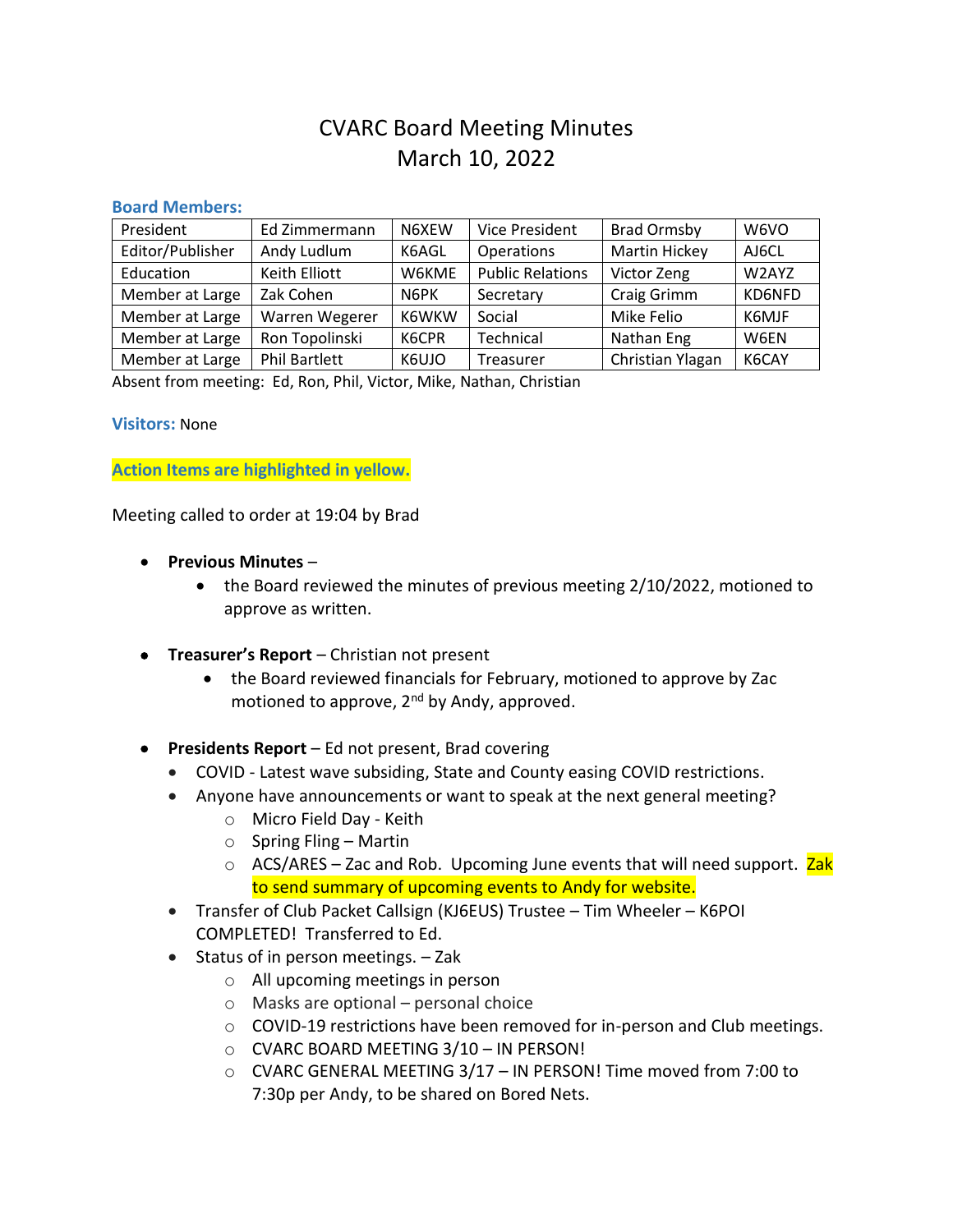o

- Need to check with Mike Felio on coffee for General Meeting and food for Spring Fling picnic, plans for pre-meeting dinners – Martin
- Future discussion point return to pre meeting dinners at restaurants and raffles starting in April? – Board
- Bill Wilcox is bringing raffle hardware to next meeting, need someone to take raffle equipment
- Zak will check with Dean to see if he is willing to continue buying raffle prizes
- Follow up on donation letter request from Steve Leong Craig
- When in person meetings resume, coffee will be by Mike Felio, cookies by Zak Cohen.
- Ed will be at the General membership meeting March  $17<sup>th</sup>$ , 2022
- Brad to send Insurance renewal for April reminder to Christian. Brad to check with Christian if he will be attending next meeting. Andy will be backup if needed.
- **Vice Presidents / Speakers Report** –Brad
	- **Thursday, March 17th, 2022** –. General Meeting Topic**: Interference-Busting Strategies for Field Day:** Bill Willcox-KF6JQO shares the results of his research and testing on ways to reduce interference when many radios operate at one.
	- April 21- John Kitchens ARRL confirmed
	- May 19 Martin Field Day
	- Mar 30- next Speakers committee meeting. Craig to re-send info to Brad for Carlos KD9OLN Parachute Mobile operator as possible speaker.
- **Operations –** Martin
	- Spring Fling / Rover round up on track for Sat Apr 9. Permit, insurance are paid, request reimbursement from Christian
	- Field Day planning Need band captains. Need equipment generators, trash cans. Need backup site plan. Zak will get trailer. Martin to solicit for needs on upcoming nets. Martin to check with Rob if tents are available. Barry WA6FXT has truck to move tents. Arie has flatbed truck as alternate.
	- Slow code net- possibly moving to Wed 6p before 15m net, to be confirmed and announced.
	- Club storage Ed still waiting to hear on storage by early April

# • **Reports from Members at Large**

- Zak nothing else.
- Warren suggestion for speakers list review of test equipment, will be covered at next speakers committee on 03/30. Rob has suggested N3JFP software developer.
- Phil not present
- Ron not present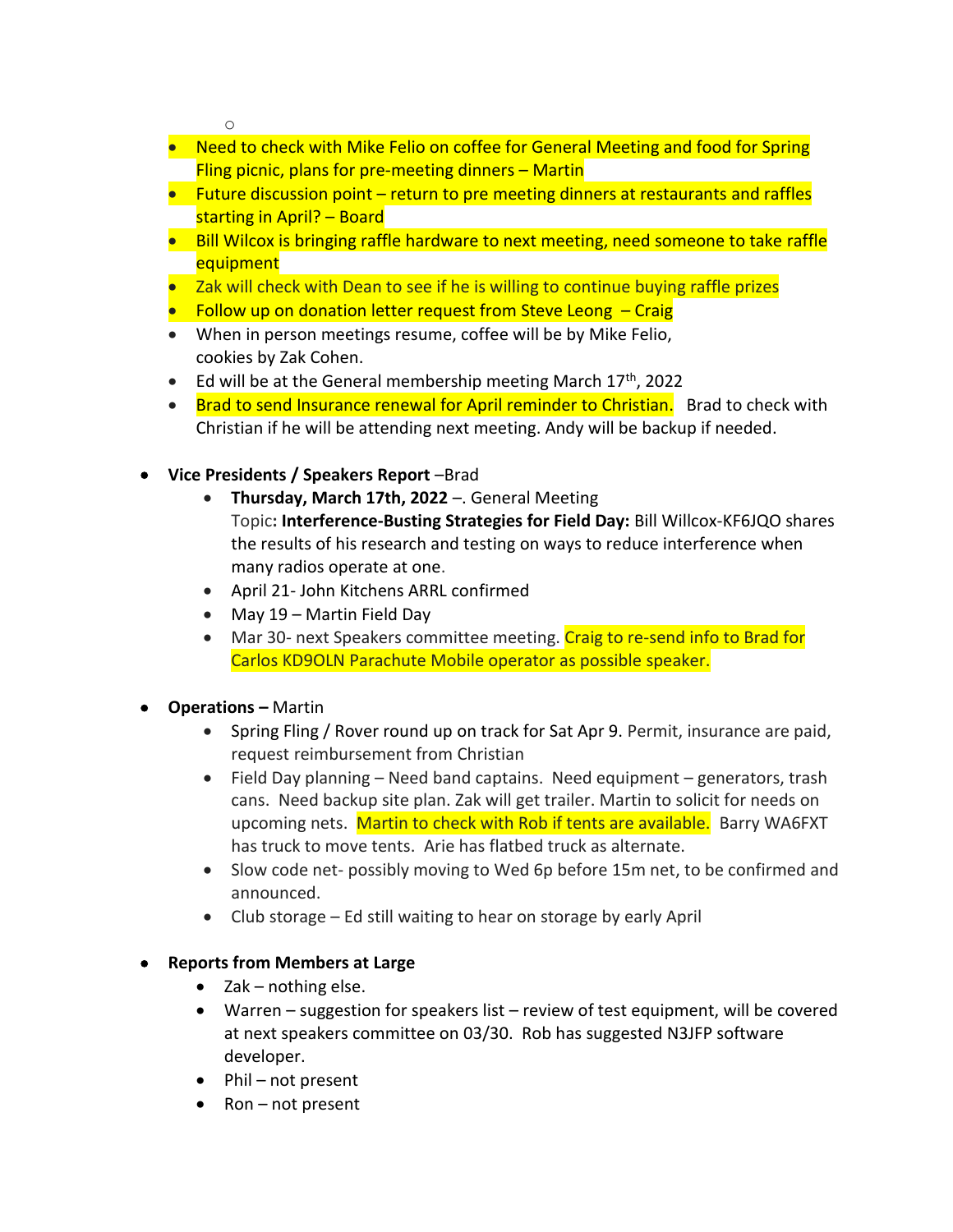- **Education** Keith
	- Classes are back in Sheriff station starting Saturday
	- Acorn published recent article and has produced several interested parties
	- Write calendar announcement for Acorn, around  $1<sup>st</sup>$  of the month. Andy will write up upcoming events for Keith to provide Acorn.
	- Zak has reserved next classes at Sheriff station
	- Saturday workshop might be good time to handle test equipment, will coordinate with Keith.
	- Will try to record presentation at next meeting for posting on YouTube Andy, Warren to bring GoPro to record.
	- YouTube channel is growing slowly, need to get to 100 subscribers for additional benefits. Keith will announce YouTube channel at next meeting.
	- Need to test Zoom setups Craig to test AT&T hotspot and laptop at next club meeting.
- **Technical** Nathan not present
- **Editor/Publisher** Andy
	- No new updates on website. Anything that needs to be loaded to website, Andy can cross link it with Facebook. Andy will make announcement at next meeting about social channels.
	- Zak to send picture of his new radio for brag.
- **VE Coordinator** Andy
	- VE session on Apr  $10^{th}$ . Pre-registration still needed. May be relaxed in the future.
- **Public Relations** Victor not present
- **Social –** Mike not present

## **New Business: None**

Meeting adjourned at 20:12 Minutes captured and submitted by Craig KD6NFD

## **Other Notes:**

Important Upcoming Dates:

• April 9 - CVARC Spring Fling